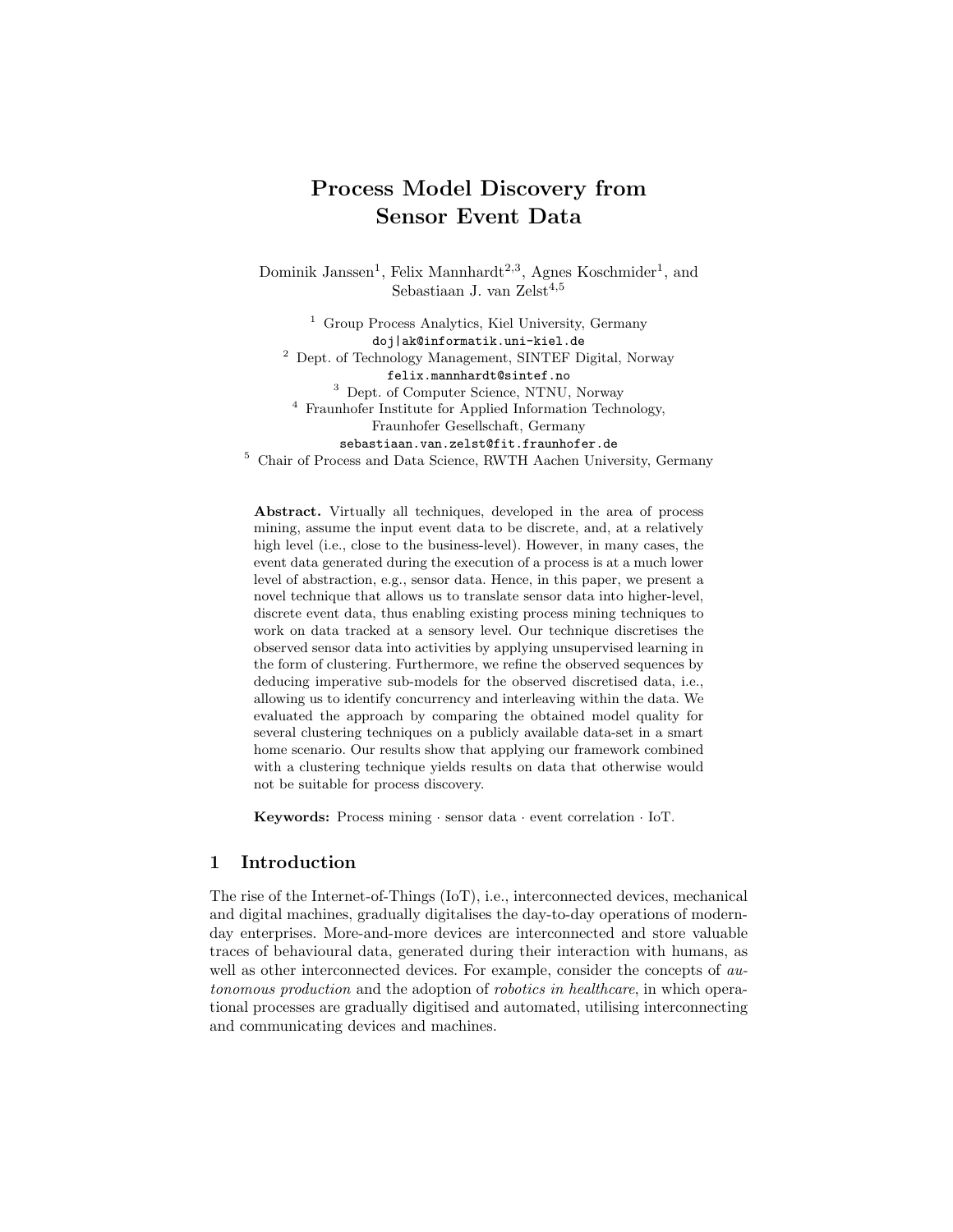Whereas the design of a single device, connected to a larger network of devices, remains manageable (though it is complex in its own right), deficiencies in inter-device communication or handover of work-packages, easily lead to global process under-performance. Hence, a clear understanding of the general flow of work, as well as an understanding of bottlenecks and synchronisation points is of utmost importance to further improve the efficiency of the executed processes. Process mining techniques aim to exploit behavioural data, stored in the information systems to support the execution of processes and to distil process models [\[1\]](#page-10-0). In particular, they can derive-and-construct process models based on tracked event data, i.e., in a completely automated fashion.

In general, process mining relies on discrete event data, typically assumed to be tracked at the business level, i.e., the event data directly relates to high-level business process concepts. However, often, the level at which the event data is tracked within information systems is at a much lower level.

Possible application scenarios are settings where the movement of objects or people (entities) is tracked by motion sensors, light barriers or similar types of sensors that only detect absence and presence of a person or object and cannot distinguish between different observed entities. Those sensors can be found in smart home settings, smart factories and healthcare-related applications. If in these possible settings, it is of interest to discover frequent behaviour patterns or abnormal behaviour, our proposed method provides a novel approach that translates sensory data, into a process model. In particular, unlabelled raw sensor events are aggregated and clustered by an unsupervised learning technique to identify activities through clusters of related event sequences. To identify the activities, we discover a process model for each identified cluster. The activities, labelled by a domain expert, serve as input for process mining-based model discovery, which allows to identify concurrent and interleaving behaviour in sensor event data. We evaluate our approach on the publicly available CASAS dataset [\[2\]](#page-10-1) and compare two clustering methods. The obtained results show promising results, hinting towards a better result by using clustering based on a self-organising map (SOM) in comparison to basic k-means in this context based on our methodology.

To the best of our knowledge, this paper suggests the first activity and process discovery technique for unlabelled sensor event data using SOM as model and addressing the challenges of concurrent behaviour between activities and multiple residents.

The remainder of this paper is structured as follows. The next section presents related work. Subsequently, section [Section 3](#page-2-0) presents our approach, which has been evaluated using a real-life data-set. The evaluation is summarised in [Sec](#page-6-0)[tion 4.](#page-6-0) The paper concludes with an outlook on future work in [Section 5.](#page-9-0)

## 2 Related Work

A large body of research exists that partially addresses the discovery of events and activities at different levels (see Fig. 1). In the following we consider related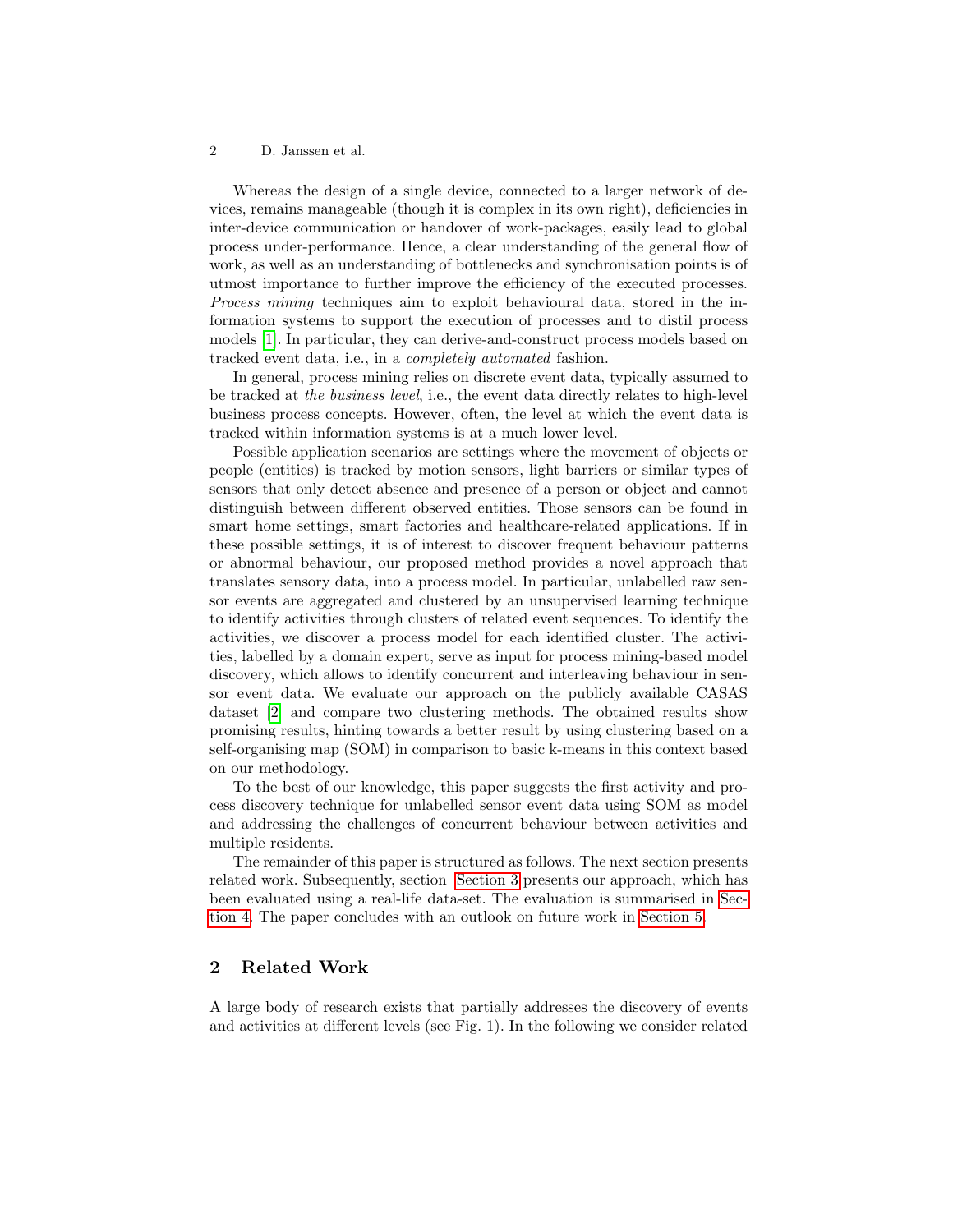approaches that use sensor data aiming to translate it into higher-level, discrete event data or applying process mining on raw sensor data. Our focus of related approaches also lays in smart homes as we used position data of smart home sensors for evaluation.

Activity recognition in smart home has been widely addressed relying the recognition on different sensor types like motion or video [\[3](#page-10-2)[–5\]](#page-10-3) or analysing data from wearables [\[6,](#page-10-4)[7\]](#page-10-5) or reference sensors [\[8\]](#page-10-6). Recently, Deep Learning (DL) methods for detecting and predicting activities in IoT environments have been increasingly explored [\[9\]](#page-10-7). Unlike classical machine learning techniques, DL networks automatically derive features from the data and produce promising results in different domains. Particularly in the field of smart homes or ambient assisted living, there are first approaches that recognise activities based on sensor event data [\[10–](#page-10-8)[13\]](#page-11-0). Activity recognition is predominantly used for a situational prognosis [\[14\]](#page-11-1). Also these kinds of approaches identify simple activities [\[15,](#page-11-2) [16\]](#page-11-3). Complex activities like people's daily activities can only be identified using extra sensors [\[15,](#page-11-2) [17\]](#page-11-4). Although our method for process model discovery from raw location sensor data also requires a manual labelling of clusters of high-level events, we believe that the process model view on raw sensor data advances existing approaches and is beneficial in terms of evaluating the quality of data aggregations, which DL-based approaches are not capable of.

Mapping low-level events to activities for process mining is still a challenge [\[18\]](#page-11-5). The current status-quo is that approaches indicate only likelihoods of mappings, since there is often more than one possible solution [\[19\]](#page-11-6). Our approach for event aggregation in combination with unsupervised learning aims to bridge this gap. Related literature for activity discovery for process mining either use supervised techniques [\[6,](#page-10-4)[20\]](#page-11-7) or visualise human habits [\[21\]](#page-11-8) in order to accurately identify activities. Some works exist that detect activities from high-level events through unsupervised techniques [\[20,](#page-11-7) [22,](#page-11-9) [23\]](#page-11-10), which have been compared in this paper. These related works [\[20,](#page-11-7) [22,](#page-11-9) [23\]](#page-11-10) use patterns or local process models to aggregate event data towards higher abstraction levels. But they did not allow to discover meaningful activities for our data set. For unlabelled training sets, related approaches suggest to use a time-based label refinement [\[24\]](#page-11-11) or locations [\[25\]](#page-11-12) as characteristics in order to segment the event log and to abstract activities out of it. However, the methods already expects particular representations of traces. Given our scenario, the application of local process models did not allow to identify useful process fragments.

## <span id="page-2-0"></span>3 Translating Sensor Data to High-Level Traces

Our method for process model discovery from raw location sensor data assumes a location sensor event log  $E<sub>L</sub>$  as input derived from a set of sensors S e.g., networks of WiFi-access points, or motion sensors in smart homes. We expect events  $e \in E_L$  to satisfy some minimal requirements: For each event we can retrieve a timestamp  $time(e)$  inducing a partial order on the events, a sensor label  $sensor(e) \in S$  indicating which sensor was activated and some form of informa-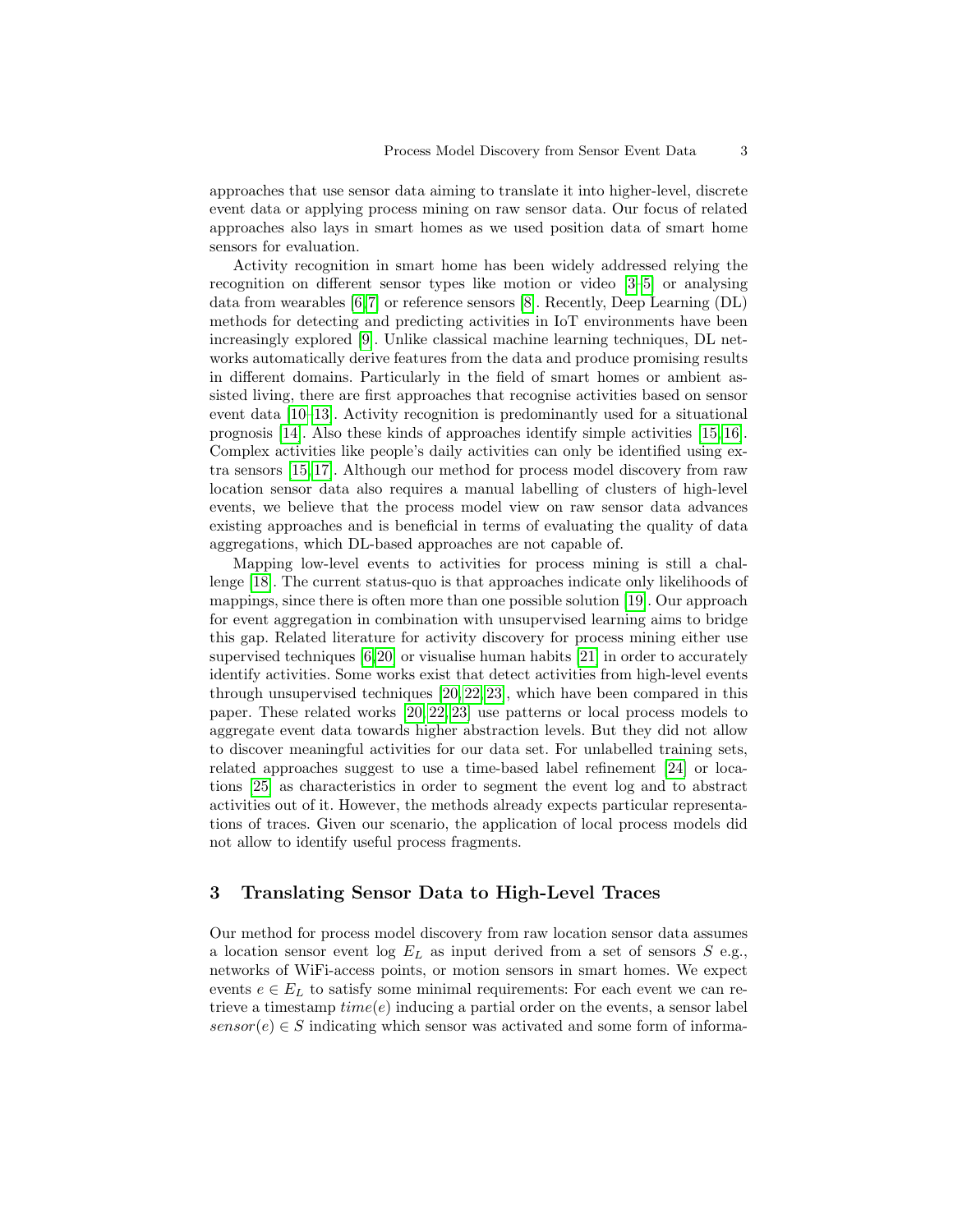<span id="page-3-0"></span>

Fig. 1: Process discovery approach for location sensor event data.

tion that either implicitly or explicitly refers to a location (i.e.,  $location(e) \in L$ ). The location information can be explicit in the form of coordinates (e.g., latitude, longitude) or implicit by providing labelled locations together with a distance function providing pairwise distances between them. Throughout the paper we assume that  $E_L$  was generated by one or more *entities*  $n \in N$ . An entity may be a person or an object in the observed area.

Events in a location sensor log do not necessarily have a unique identifier attached to identify by which entity they were triggered. Often data contains overlapping and concurrent activities by multiple entities. In smart homes or factories, multiple entities can be present at the same time. It has to be ensured that the analysed activities are all associated with the correct entity, to obtain a meaningful process model on a by-entity-level. Our method targets such scenarios where a sensor cannot identify entities utilising a unique identifier as it is the case in WiFi networks, for example.

[Figure 1](#page-3-0) gives an overview of the proposed approach, which consists of the following four steps that are explained in the following sections:

- 1. Event Correlation: Correlation of events from a location sensor event  $\log E_L$ to (unlabelled) activity instances yielding an instance  $\log E_I$ .
- 2. Activity Discovery: Discovery of process activities A together with their labels and sensor-level process models describing the expected behaviour on a sensor level.
- 3. Event Abstraction: Abstraction of the instance  $\log E_I$  to a process event  $\log$  $E_P$  where events are directly related to the *start* or *completion* of process activities A.
- 4. Process Discovery: Process discovery based on the process event  $log E_P$ resulting in an activity-level process model defined over activities A.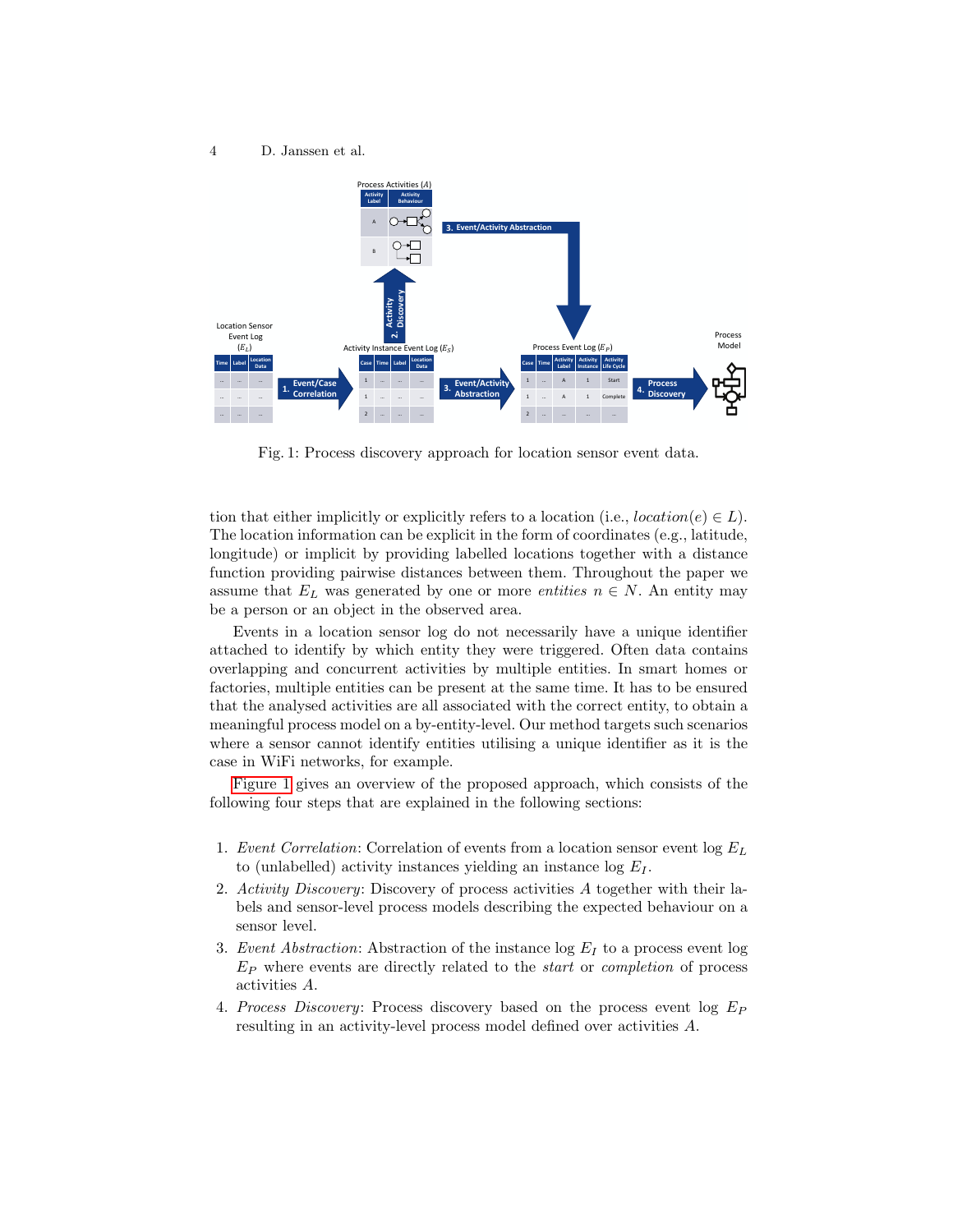#### <span id="page-4-0"></span>3.1 Event Correlation

The first step towards process mining on raw sensor events is to group the input data according to a set of numbered activity instances by correlating each individual location sensor event  $e \in E_L$  to an activity instance  $i \in \mathbb{N}$ . This results in an *instance log*  $E_I$  in which, beyond the requirements for  $E_L$ , each event  $e_i \in E_I$  is additionally assigned an activity instance that can be retrieved with  $instance(e) \in \mathbb{N}$ . The main goal of this step is to produce traces such that each trace can be associated with an activity instance. We assume every recorded event in the raw data is caused by an entity. In order to determine which entity  $n \in N$  caused which event, the raw event location data is assigned to the respective entities. Eventually the trace of each entity is divided into smaller sub-traces (cases) that contain only one single activity: we denote this as sensor case slicing. Here, also an approach for entity detection is required.

Entity detection. In a setting with sensors providing only information whether an object is present or absent, a distinction between entities is not possible. However, if we know the relative location of the sensors to each other, our weighted average distance approach can be implemented and distinguish between multiple entities. The very first time any of the sensors detects the presence of an entity is the beginning of the first entity's trace. For every subsequent sensor activation, we have to decide which entity caused the activation of a sensor. Each time a sensor is activated, we calculate which already registered entity is closest to the current sensor activation, based on the entities' last known position. If no entity is close enough, the algorithm assumes that a new entity has entered the observed area and creates a new trace for this new entity. Both the proximity threshold and the maximum number of entities are parameters that can be manually adjusted based on the scenario. This straightforward implementation works well if entities always keep a certain distance to others. But as soon as various entities cross paths in a spot that is only covered by a single sensor, this method will not be able to correctly assign the sensor activations after the entities moved on, since the newly activated sensor has the same distance to every entity in that single spot. This limitation can be overcome, by assuming, entities will preserve their direction of motion and predict where entities are headed by also considering the entities' previous locations combined with a decay function in the distance function.

Sensor case slicing. During its presence in the observed area, the entity executes most likely more than a single activity. To identify meaningful activities from the continuous recording (what is called a "long trace"), an appropriate separation into smaller sub-traces, called cases, is required. We have to divide the traces here, because we are identifying and clustering activities by their sensor-activation-signature, therefore the sub-traces can only contain one single activity.

In concrete terms, in our approach, a long trace is cut into sub-traces of a predefined fixed length. Depending on the application, the optimal fixed length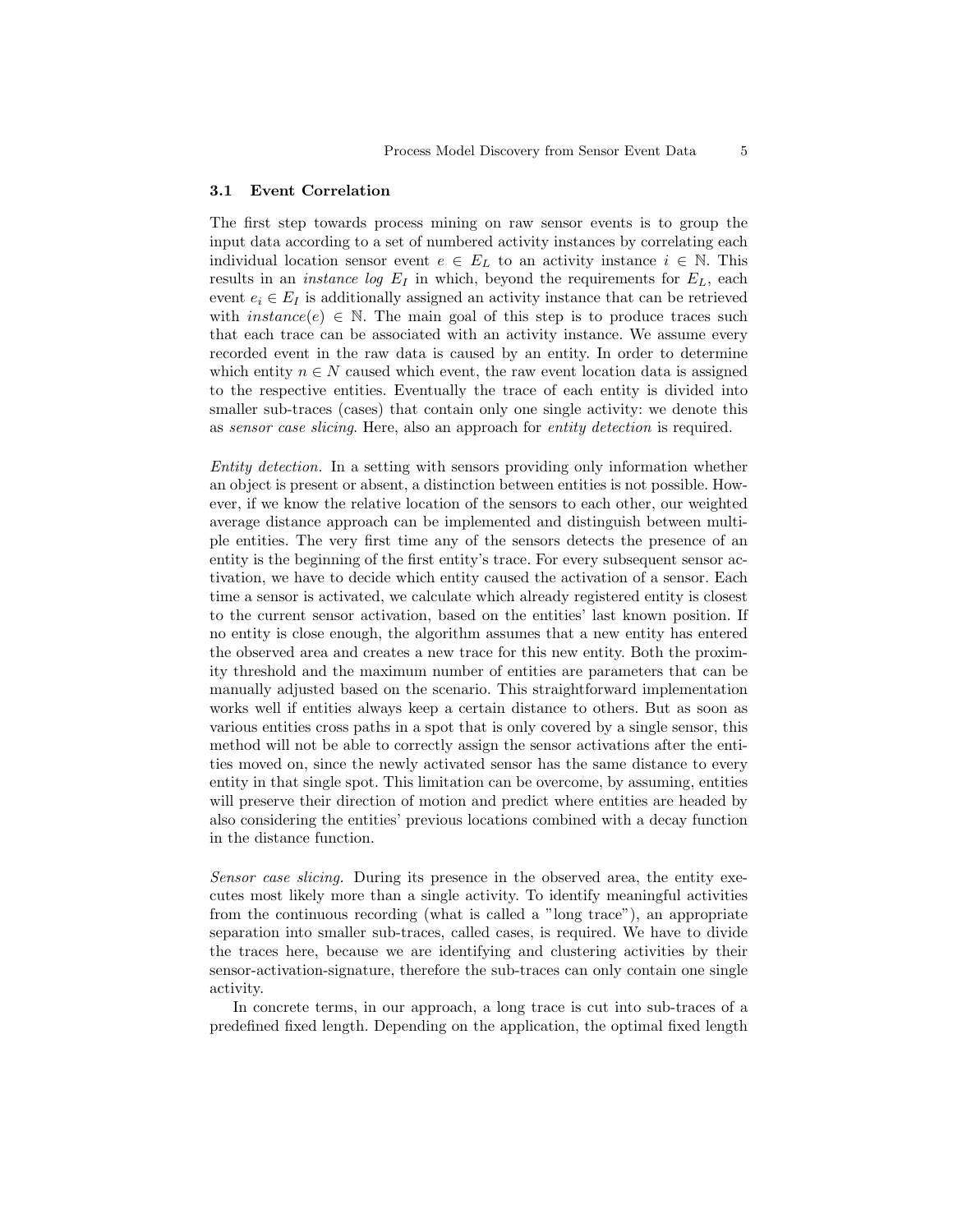might be different. Our implementation incorporates a grid search, comparing the results for different sub-trace lengths, to maintain flexibility. The challenge is to avoid sub-traces that are too short and contain too little sensor-data to extract meaningful activities. But at the same time, the sub-traces cannot be too long, as a too-long sub-trace may consist of multiple activities.

### <span id="page-5-0"></span>3.2 Activity Discovery

Having obtained the instance log  $E_S$ , we aim to infer a set of process activities  $A$ that are likely to have generated the raw sensor events. The outputs of this step in our approach are a set of activities A. Each activity  $a \in A$  has both an activity label  $label(a)$  as well as a process model describing the low-level behaviour of that activity  $a$  in terms of events on the sensor-level. The main challenge in this part of the approach is to determine a good division of activity instances into clusters, i.e., an activity clustering where each of the clusters should represent a distinct activity on the process level. This refers not only to the clustering itself but also to finding a good number of clusters. Furthermore, a suitable activity labelling needs to be found.

Activity clustering. Independent of the implemented clustering technique, the objective remains the same: Find similar sub-traces and group them. For this, we used a *Self-Organising Map* (SOM) clustering and k-means. The challenge with the discovery of similarities is to find a criterion to define the similarity between sub-traces. Usually, in SOM this is achieved by calculating the euclidean distance between vectors. However, this is challenging if sensors have arbitrary label names. We experimented with three alternative representations of the traces: First, we counted how often each sensor is activated in a trace. Second, we counted for how long each sensor is activated for in a trace. And third, we combined both the quantity method and time method in one vector. The third representation retains the most information of the original trace and is, therefore, the preferred choice.

Activity labelling and Validation. Having discovered clusters of similar traces corresponding to distinct activities, we still lack insights into the kind of activity that may be represented by each cluster. Also, it may be challenging to judge the quality of the obtained clustering. We assume that activity labelling generally requires a human-in-the-loop with appropriate domain knowledge. Thus, we propose to discover a process model based on the events of each cluster by using, e.g., Inductive Miner. Then, the quality of the process model is evaluated based on the F1-score combination of the common fitness and precision measure. The core idea is that these interpretable process models make our method suitable for complex processes and the quality measure can be used to validate the clustering result. Having access to the process models and their quality evaluation a domain expert can interpret, validate and label each cluster with an appropriate activity label  $a \in A$ .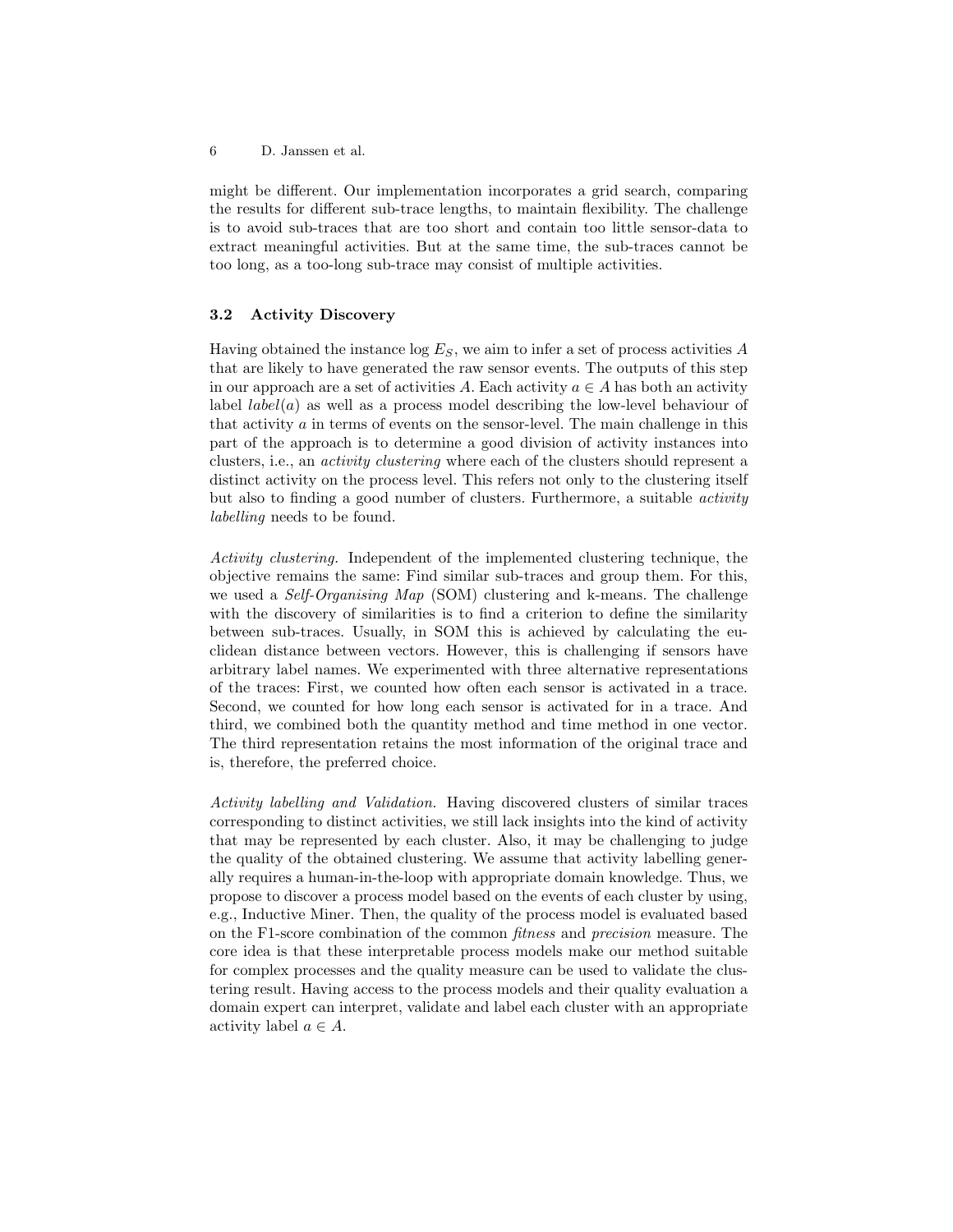#### 3.3 Event Abstraction

The third step of our approach combines the sub-traces yielded by the *event* correlation step (Section [3.1\)](#page-4-0) and the activity clusters detected in the Activ-ity Discovery step (Section [3.2\)](#page-5-0). This results in a process event log  $E_P$  that groups together events from the original location sensor event log  $E_L$  to process events  $e_p \in E_P$ . For each process event  $e_p$  we can obtain the following attributes:  $time(e_P) \in \mathbb{N}$ ,  $activity(e_P) \in A$ ,  $entity(e_P) \in T$ , and  $transition(e_P) \in$ {start, completed}. Thus, each process event refers to a specific high-level process activity and indicates a transition in the transactional life-cycle, i.e., whether the activity instance has been started or completed.

#### <span id="page-6-1"></span>3.4 Process Discovery

Having promoted the raw location sensor events  $E_L$  to the level of activity instances, our process event  $\log E_P$  fulfils almost all requirements for high-level process discovery. Anyway, still missing are process cases that are meaningful to our analysis goal. Identifying process cases is highly dependent on the particular circumstance. In our application scenario, we propose to focus on re-occurring behaviour of an entity starting with a specific activity (e.g., entering the smart home). Based on our event correlation step (Section [3.1\)](#page-4-0), we build a separate trace for each entity. Then, the potentially very long trace referring to a single entity is subdivided into multiple traces by dividing it into separate traces each time the activity of interest occurs. To discover a meaningful process model, we have to assume that regular and routine behaviour is observable. As a starting point, an activity has to be selected that most likely will be the origin of the routine behaviour such as *entering the observed area*. Finally, an overall process model is discovered using a standard technique, e.g., Inductive Miner [\[26\]](#page-11-13). The final output is a process model reflecting the observed behaviour of the entities aggregated only from raw sensor data.

## <span id="page-6-0"></span>4 Evaluation

#### 4.1 Set-up

We evaluated our approach on the publicly available CASAS data-set, which contains raw sensor data from a smart home environment [\[2\]](#page-10-1). The CASAS data fulfils the two requirements of our approach: it contains the timestamps and location information of sensor events. The data was recorded in a smart home test-bed with two residents and a house equipped with 51 motion sensors. Figure [2](#page-7-0) shows the house plan and the positions of the motion sensors. Each motion sensor generates low-level events, where each sensor entry is tagged with a timestamp, the sensor ID and the binary sensor value (active / not active). We extracted sensor data from 7 consecutive days (02/05–09/02/2010) from the 20-Kyoto-2-Daily life, 2010-2012 data set.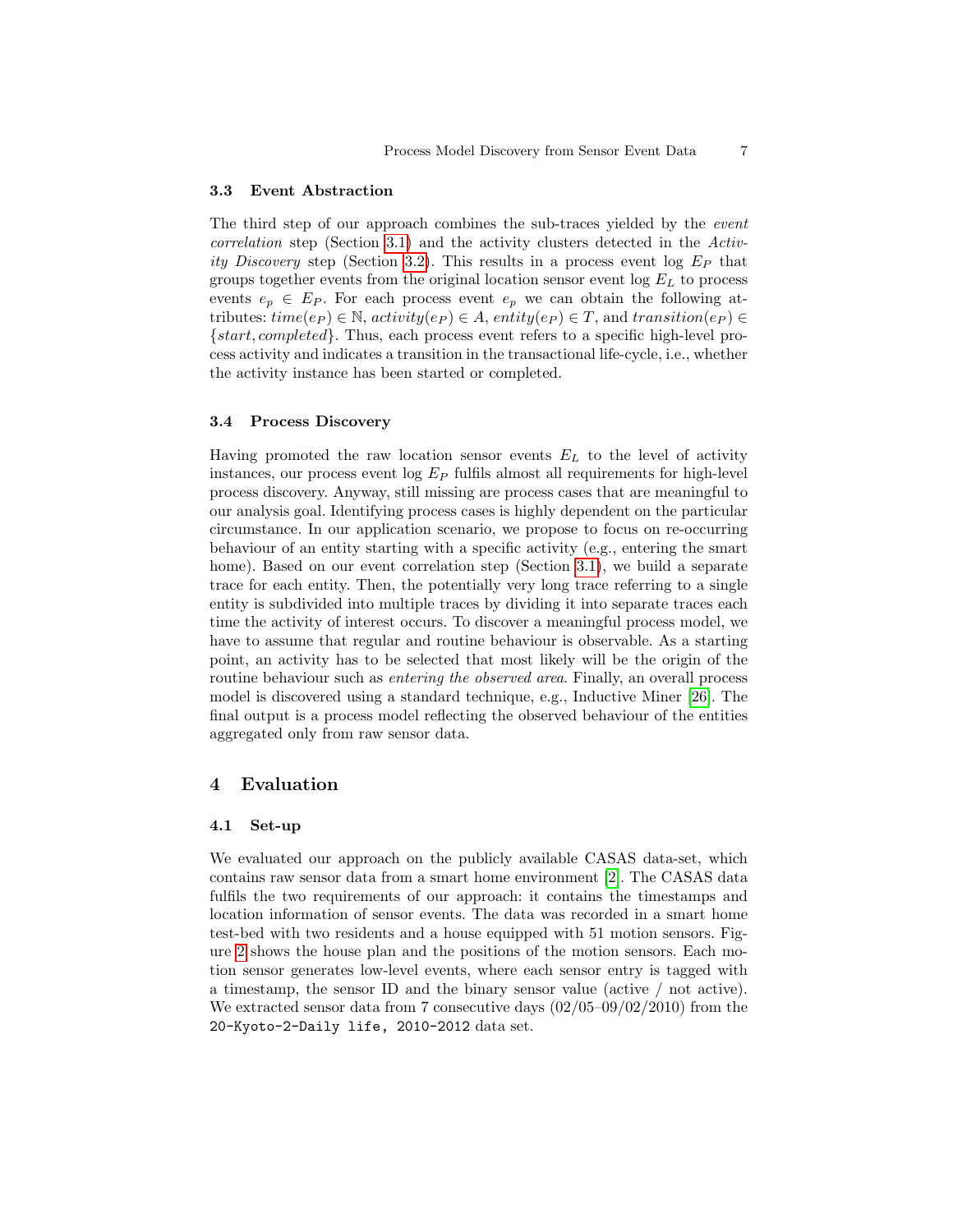<span id="page-7-0"></span>

Fig. 2: Sensor layout of an apartment in the CASAS project [\[2\]](#page-10-1).

We applied our method for different values of parameters such as sub-trace length, number of clusters and the similarity measure used. We used grid search to identify best parameter values for the clustering based on the average combined fitness [\[27\]](#page-11-14) and precision [\[28\]](#page-11-15) (F1-score) obtained for the process models discovered for each cluster of high-level events. We employ standard filtering techniques (most frequent traces and activities) used in process mining to focus on the dominant behaviour in each cluster. We compared the proposed SOM clustering with k-means clustering based on the same similarity measures. The implementation of step 1 and 2 is openly accessible  $6$  We used PM4Py 1.1.1 and heuristicmineR for the process discovery and evaluation.

Having discovered activities and obtained traces based on the idea to discover re-occurring behaviour starting with the same activity (Section [3.4\)](#page-6-1), we applied Heuristics Miner to discover a process model of the behaviour. Based on the spatial layout of the smart home (Figure [2\)](#page-7-0), we choose to create traces that start with the activity Walk entrance/stairs/storage as the entry point into the house. Heuristics Miner was selected as we expect the inhabitants of the smart home environment to show a lot of infrequent behaviour, for which Heuristics Miner has shown to be appropriate [\[29\]](#page-11-16).

#### 4.2 Results & Discussion

Figure [3](#page-8-0) shows the results of our grid search. We experimented with trace lengths ranging from four to twelve. Shorter trace lengths generally lead to a better F1 score. However, we need to impose a minimal trace length since traces consisting only of a single event would trivially lead to the discovery of process models with perfect fitness and precision. In our case, less than four events did not allow to infer a set of meaningful activities.

Evaluating sample data has shown that considering both the frequency of activation as well as the duration of the activations as a similarity measure (the

<span id="page-7-1"></span> $^6$  <https://github.com/d-o-m-i-n-i-k/Process-Model-Discovery-public>.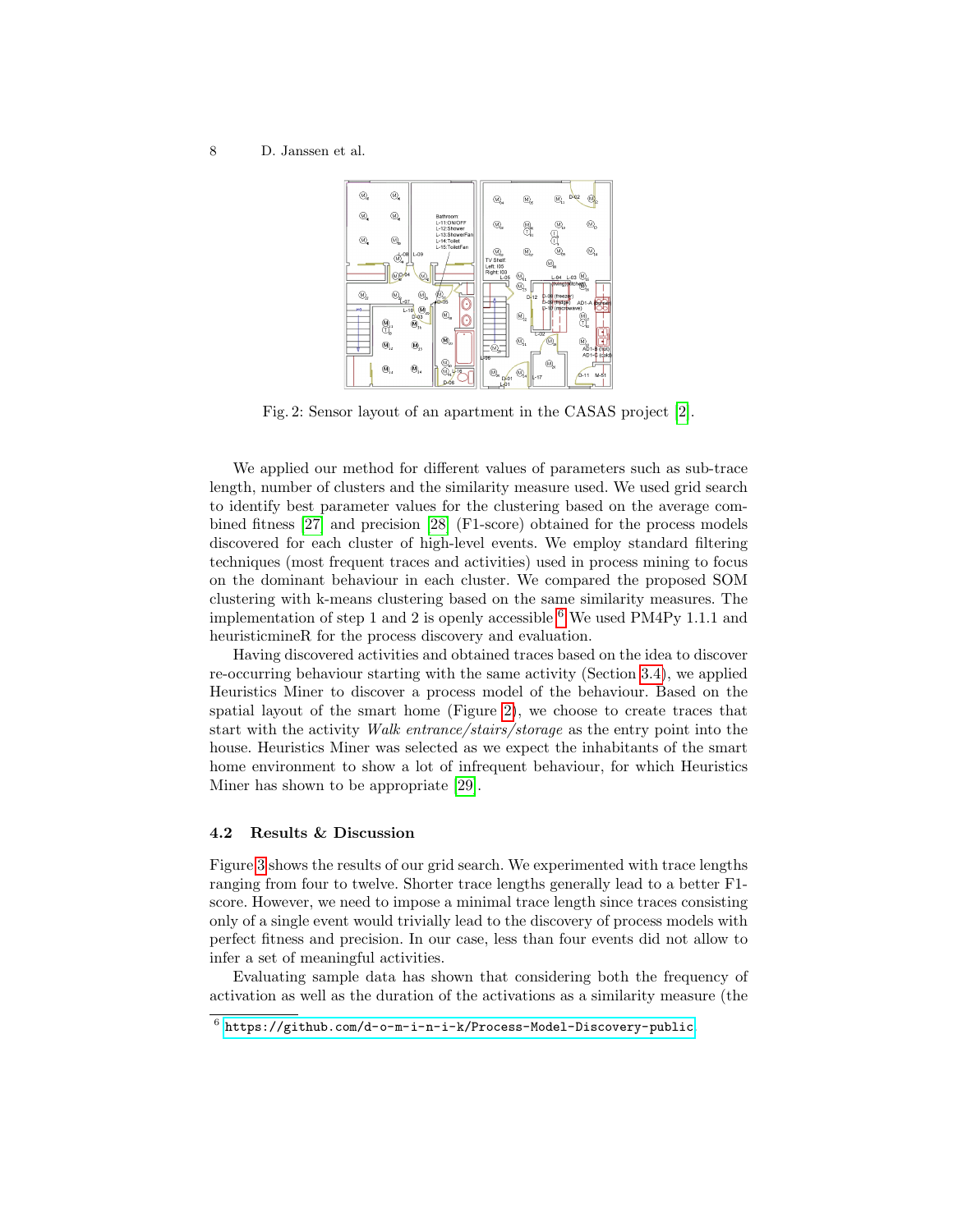<span id="page-8-0"></span>

<span id="page-8-1"></span>Fig. 3: Average F1-score for process models discovered for the clusters based on six different cluster sizes  $(6-16)$ , five different maximum trace lengths  $(4-12)$ , four vector preparation methods and two clustering algorithms.



Fig. 4: Example of a Petri net discovered using Inductive Miner for a cluster in the Activity Discovery step.

method *quantity\_time*) yields superior results, compared to only regarding one aspect. When choosing too few clusters or too many, the quality score decreases. In turn, choosing too many clusters may lead to several clusters representing the same activities, which should have been grouped. We also qualitatively evaluated the clustering by manually inspecting and labelling some of the results.

For example, the Petri net discovered by Inductive Miner on a cluster shown in Figure [4](#page-8-1) is a reasonable candidate. The three sensors that can be activated simultaneously are all located in the bathroom. The subsequent sensors M29 and M28 are located in the hall with M28, which is furthest from the bathroom. From this example process model, it is reasonable to infer that this cluster refers to activities where the entity spends some time in the bathroom and then left the room. Overall, the similar results are obtained for 10 and 16 clusters with a trace length of 4 and using our proposed *quantity & time* vectorisation approach.

We grouped the activity instances of the best clustering results (16 clusters) into traces at the level of process instances. Afterwards we filtered the resulting event log to only retain traces of a length in the range of 5 to 25 events. This yields a log with 5898 events grouped in 273 traces with an average length of 21.6. The application of Heuristics Miner with a dependency threshold of 0.8 and a frequency threshold of 10 returns the Causal net dependencies shown in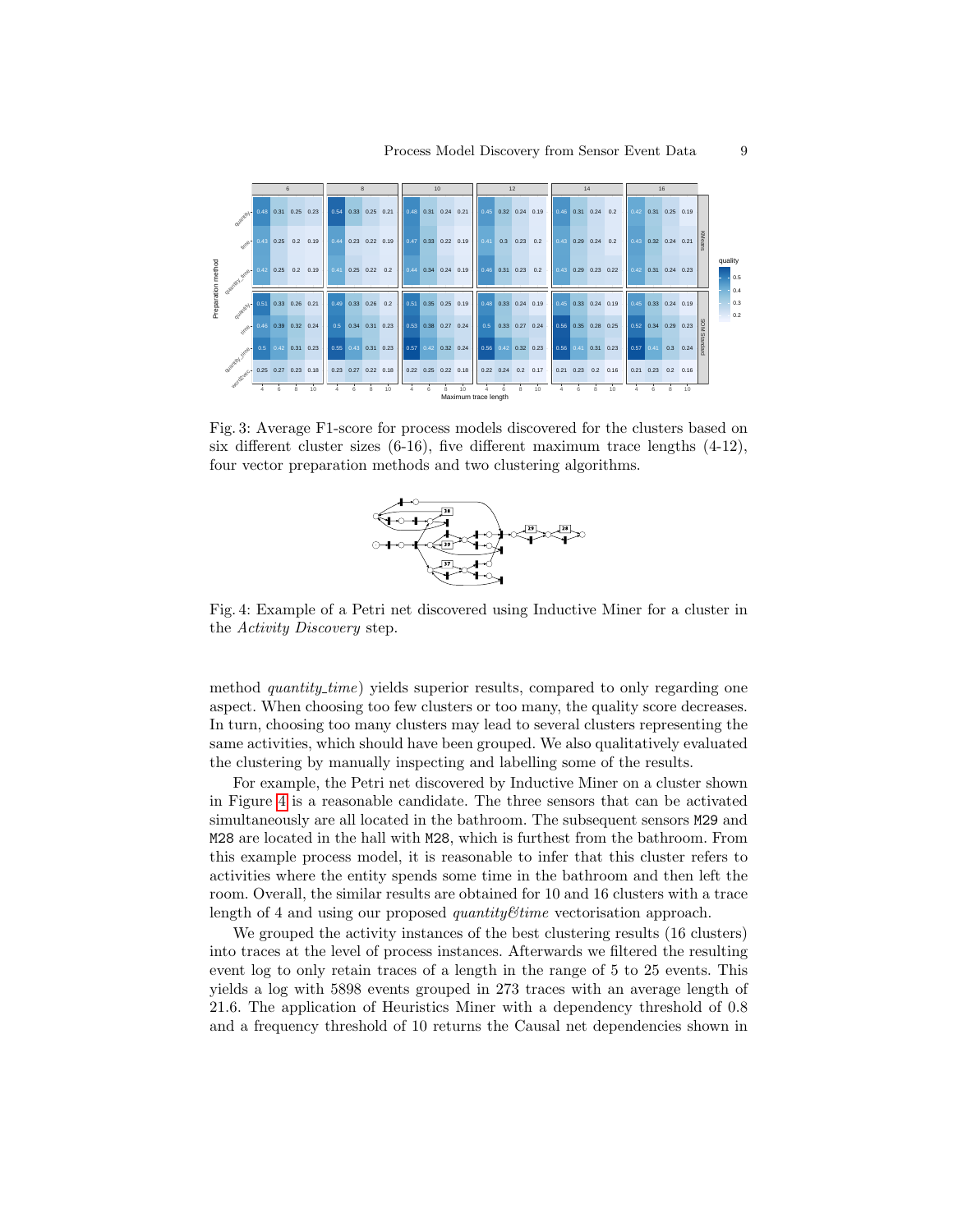<span id="page-9-1"></span>

Fig. 5: Causal net discovered with the Heuristics Miner on the obtained process event log.

Figure [5.](#page-9-1) The activity in entrance area of the house marks the starting point of our Causal net. The activities that can mostly be observed after the entry activity are walking between the rooms, walking in the upper hallways and going to the kitchen to cook or wash the dishes. After cooking the dishes it often occurs that the resident would walk between the rooms to sit down, presumably to eat in the living room.

## 4.3 Limitations

A drawback of our method is the assumption of continuous movement in the event correlation step (Section [3.1\)](#page-4-0). As soon as the motion at the rendezvous location is more than just a mere passing by, our approach might not return the desired results. Additionally, the entity recognition could be improved by using more sophisticated methods, e.g. hidden Markov models that have already shown promising results in differentiating people from one another [\[30\]](#page-11-17). Moreover, the sensor case slicing mechanism could take variable sub-trace length into consideration, i.e., depending on the activity, the number of involved events, and therefore the sub-trace length may vary. For example, the activities *sleep*ing, cooking and washing hands are activities with a distinctive difference in the number of involved events.

## <span id="page-9-0"></span>5 Conclusion

IoT environments generate a large amount of data, predestined for further analysis. Process mining can give valuable insights into how real-life activities perform when extracting meaningful activities instances from raw sensor events. This paper combined unsupervised learning in the form of clustering and process mining,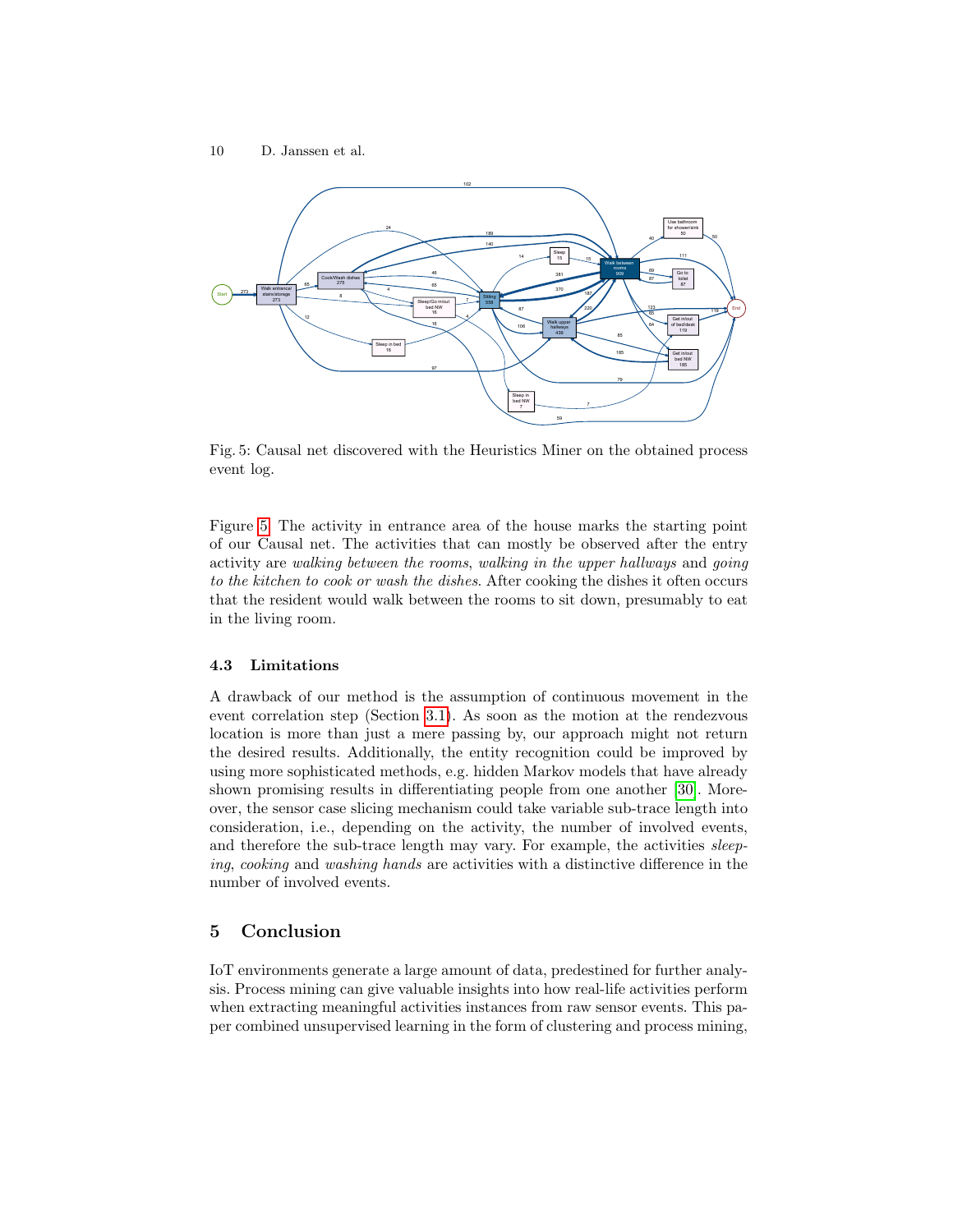to discover activities and process models from motion sensors. We evaluated our approach by comparing the obtained model quality for several clustering techniques on a publicly available data-set in a smart home scenario and found it to be superior. To fully relieve domain experts from process modelling and to automate the process of model discovery, we believe that an accurate approach for entity centricity is imperative. For this, future tasks are to fuse heterogeneous sensor events as input for high-level aggregation, to take into account other vectorisation methods such the shortest path distance between sensors (i.e., relational or pair-wise distances only) to better disambiguate between residents and to apply non-end-to-end process discovery methods such as Local Process Model discovery [\[22\]](#page-11-9). In further research, we plan to include spatial information, like room layouts in smart homes, into our approach as well as implement variable trace lengths and experiment with other machine-based learning techniques to further improve the discovered process models.

## References

- <span id="page-10-0"></span>1. van der Aalst, W.M.P.: Process Mining - Data Science in Action, Second Edition. Springer (2016)
- <span id="page-10-1"></span>2. Rashidi, P., Youngblood, G.M., Cook, D.J., Das, S.K.: Inhabitant guidance of smart environments. In: Lecture Notes in Computer Science. Volume 4551 of LNCS. Springer Berlin Heidelberg (2007) 910–919
- <span id="page-10-2"></span>3. Nentwig, M., Stamminger, M.: A method for the reproduction of vehicle test drives for the simulation based evaluation of image processing algorithms. In: 13th International IEEE Conference on Intelligent Transportation Systems, IEEE (September 2010) 1307–1312
- 4. Zhang, M., Sawchuk, A.A.: Motion primitive-based human activity recognition using a bag-of-features approach. In: Proceedings of the 2nd ACM SIGHIT symposium on IHI '12. IHI '12, ACM Press (2012) 631–640
- <span id="page-10-3"></span>5. Diete, A., Sztyler, T., Weiland, L., Stuckenschmidt, H.: Improving motion-based activity recognition with ego-centric vision. In: PerCom Workshops 2018, IEEE Computer Society (2018) 488–491
- <span id="page-10-4"></span>6. Sztyler, T., Carmona, J., Völker, J., Stuckenschmidt, H.: Self-tracking reloaded: Applying process mining to personalized health care from labeled sensor data (2016)
- <span id="page-10-5"></span>7. Civitarese, G.: Human activity recognition in smart-home environments for healthcare applications. In: 2019 IEEE International Conference on Pervasive Computing and Communications Workshops (PerCom Workshops). (March 2019) 1–1
- <span id="page-10-6"></span>8. Larue, G.S., Rakotonirainy, A., Pettitt, A.N.: Predicting reduced driver alertness on monotonous highways. IEEE Pervasive Computing 14(2) (April 2015) 78–85
- <span id="page-10-7"></span>9. Weerdt, J.D., vanden Broucke, S., Vanthienen, J., Baesens, B.: Active trace clustering for improved process discovery. IEEE Transactions on Knowledge and Data Engineering 25(12) (December 2013) 2708–2720
- <span id="page-10-8"></span>10. Choi, S., Kim, E., Oh, S.: Human behavior prediction for smart homes using deep learning, IEEE (August 2013) 173–179
- 11. Gallicchio, C., Micheli, A.: Experimental analysis of deep echo state networks for ambient assisted living. In Bandini, S., Cortellessa, G., Palumbo, F., eds.: Proceedings of the Third Italian Workshop on AI for Ambient Assisted Living. Volume 2061 of CEUR Workshop Proceedings., CEUR-WS.org (2017) 44–57